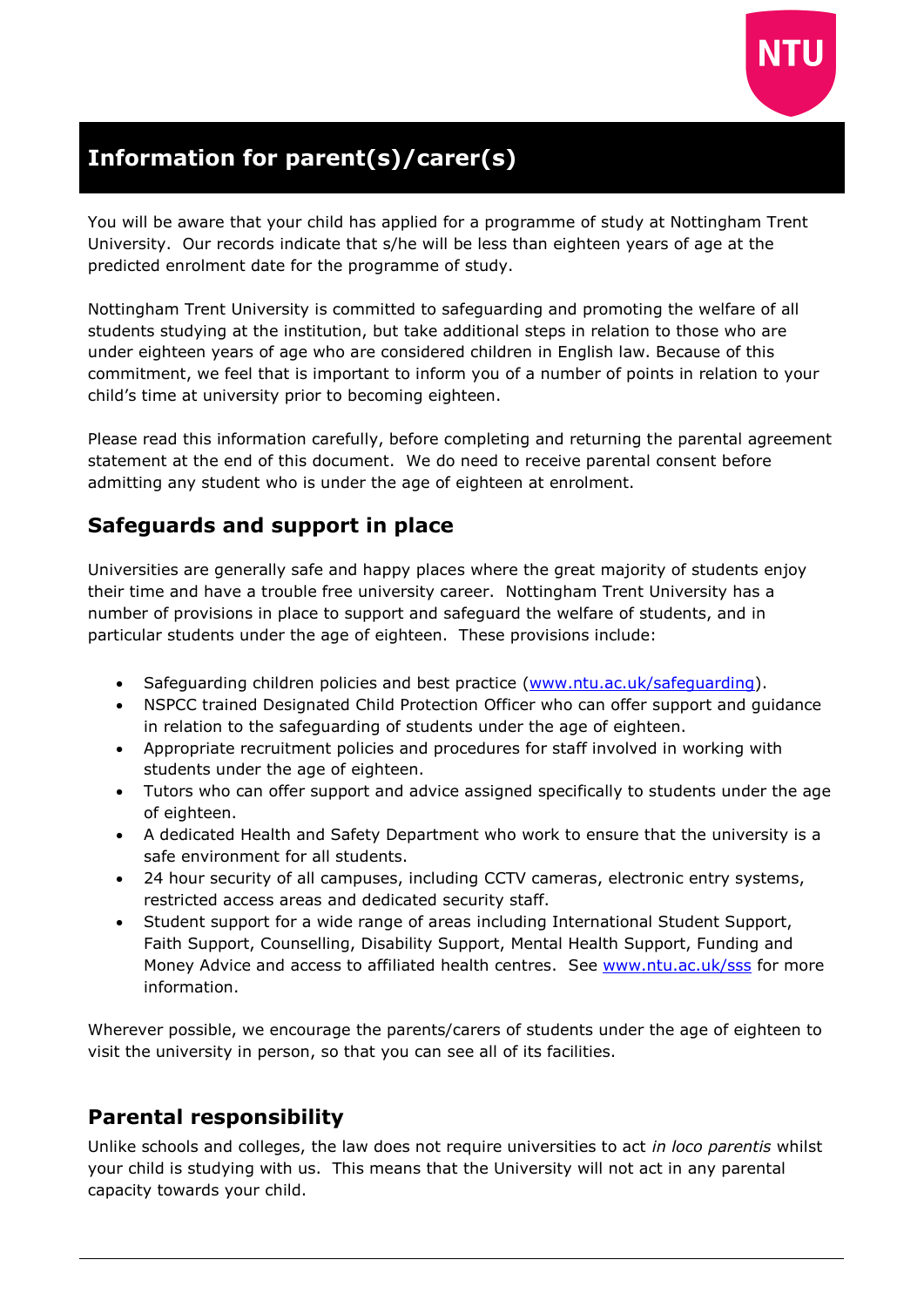

## **Learning in an adult environment**

Universities are primarily designated as adult learning environments. As a result we believe it is important that you are aware of some key ways in which the University may differ from other learning environments such as schools and colleges:

#### **Vetting of University staff**

The University follows government guidance in relation to the recruitment and vetting of staff who routinely work with under-eighteen year old students within the university. This includes the undertaking of Disclosure Barring Service (DBS) checks as appropriate. However, as you can imagine, with an academic and support staff of over 3,500 we are focusing these checks on roles with the highest levels of engagement with under eighteen's. You therefore need to be aware that your child will have dealings with staff or contractors who have not been DBS checked.

Please be reassured that we undertake a range of other recruitment practices to ensure that staff are suitable to work in Higher Education and this should not be a cause for concern. This is standard practice across all Higher Education Institutions.

#### **University allocated accommodation**

Students staying in University allocated accommodation are not supervised for the most part and are free to come and go without the need to sign in or out. However, security, safety and general well-being are of the utmost importance to the University. For this reason most accommodation is protected by CCTV cameras, electronic entry systems, intercoms and/or security staff.

The University also provides a Warden Service for each hall of residence. Wardens are in post to provide pastoral and welfare support to students, and to deal with any behavioural issues.

More information about University allocated accommodation is available through the Accommodation section of the University [website.](http://www.ntu.ac.uk/study_with_us/accommodation/)

#### **Licensed premises**

University and Students' Union facilities include bars, restaurants and convenience stores that are premises licensed for the sale of alcohol.

To ensure that access to University and Students' Union licensed premises can be monitored and controlled appropriately; entrance to licensed premises requires a student card to be produced upon request. Students under the age of eighteen are issued with a student card indicating that they are under the age of eighteen.

Upon their eighteenth birthday, these students are able to exchange their under-eighteen student card for a regular student card, without charge.

#### **Leisure time and holiday periods**

The University takes no responsibility for the welfare of students during their leisure time and holiday periods, unless they are undertaking activities which are specifically organised by Nottingham Trent University.

#### **Computer use regulations**

Upon enrolment at the University, your child will be provided with a user account to access the University's online resources. This includes their own email account, free internet access and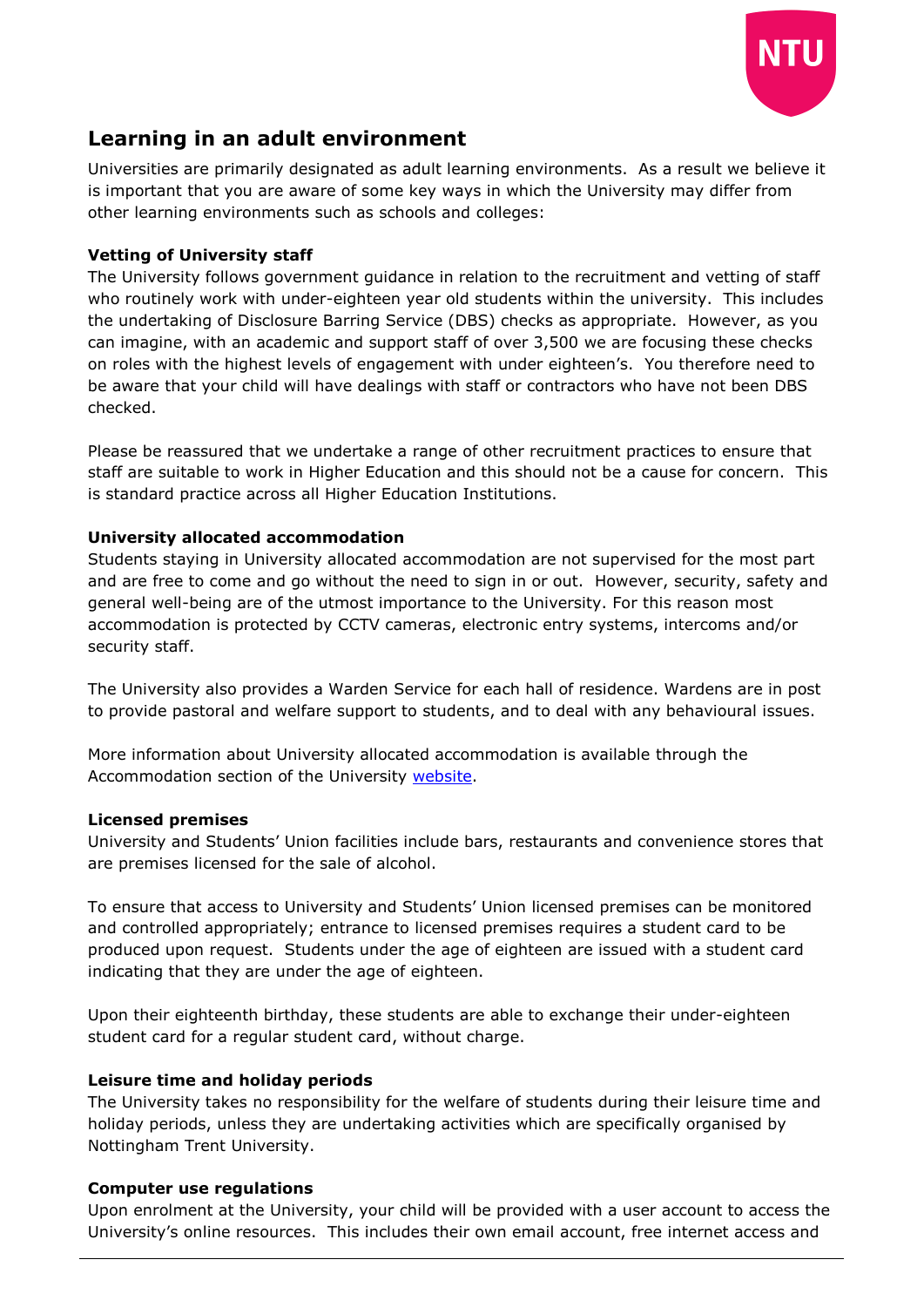

access to over 2000 computer workstations. The use of the University computer network is governed by a set of regulations which all students are made aware of upon enrolment. You may wish to make your child aware that the University has the right to monitor all electronic materials sent and received using its networks and that students must adhere to computer use regulations at all times.

#### **Programme of study content**

The content of your child's chosen course may include legitimate themes, discussions or viewing of material which could be considered of an adult nature. Where students under the age of eighteen are enrolled on such programmes of study, the Course Leaders / Deans for the programmes are made aware of their presence and will make suitable adjustments to accommodate any age-related legal constraints or obligations. Your child's acceptance of a place on the course confirms that they understand these issues and that you accept that they may encounter such material as a necessary element of their studies.

#### **Provision of information to parents and carers**

UK Data Protection law prevents us from providing information to parents/carers about the academic achievement and progression of students aged 16 or 17 without their explicit consent. However, you should be aware that we may contact you in a limited number of situations to discuss issues relating to your child, when it is felt to be in the vital interests of your child and/or Nottingham Trent University. Examples of situations when this may occur include (but are not limited to):

- If we have serious concerns about the safety and welfare of your child
- If your child is subject to serious disciplinary action

You should be aware that we will be seeking the consent of your child to contact you in situations, such as those listed.

Your child will be made aware of the student code of conduct for studying at Nottingham Trent University, as well as the expected conduct for residing in University allocated accommodation (if appropriate) during their admission and enrolment to the University.

#### **International students under the age of eighteen**

All international students under the age of eighteen are required to provide details of a UK based guardian who can act as a contact in the event of an emergency. The UK based guardian can be a nominated friend or relative living in the UK, or a guardian appointed through a guardianship organisation who offer such services.

The [Association for the Education and Guardianship of International Students \(AEGIS\)](http://www.aegisuk.net/) runs a programme for the inspection and accreditation of guardianship organisations in the UK. It is recommended that parents/carers of overseas students under the age of eighteen consult the AEGIS website for details of their recommended guardianship organisations.

Please note that Nottingham Trent University provides these details for information purposes only. We are not able to recommend or endorse any guardianship organisations available through AEGIS. International students who are subject to UK immigration control are advised to contact the University's International Student Support Service for up to date advice on visa regulations relating to students who are under eighteen.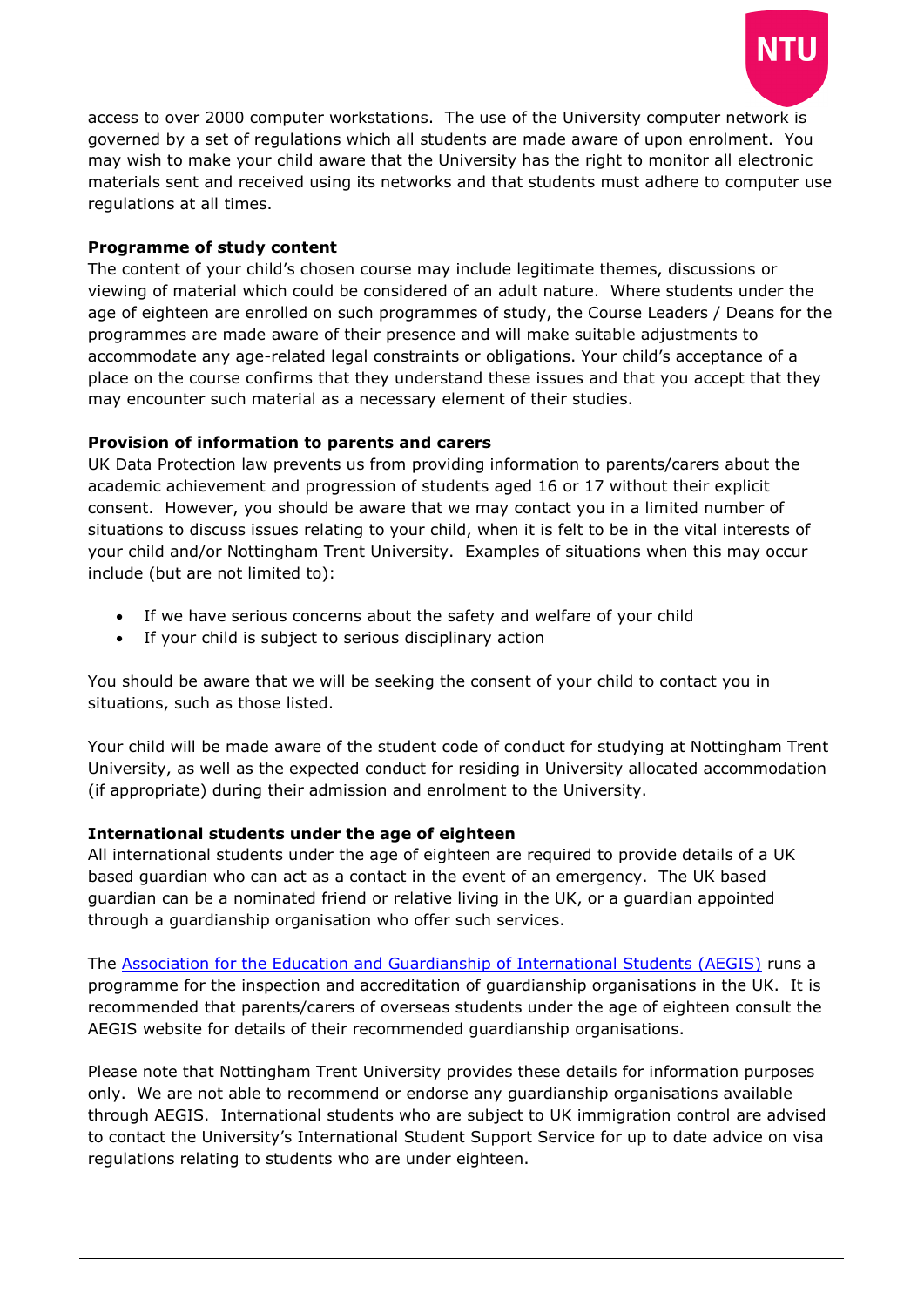

International Student Support Service Email: [int.support@ntu.ac.uk](mailto:int.support@ntu.ac.uk)  Telephone: +44 (0) 115 848 2631

# **Parental consent**

Finally, we need to ensure that any potential students who apply for a place on a University programme, and will be under eighteen years of age at the start of the programme, have the permission of their parent/carer to attend that programme. We would therefore be grateful if you could complete and return the attached form, confirming your permission and providing us with your preferred means of emergency contact.